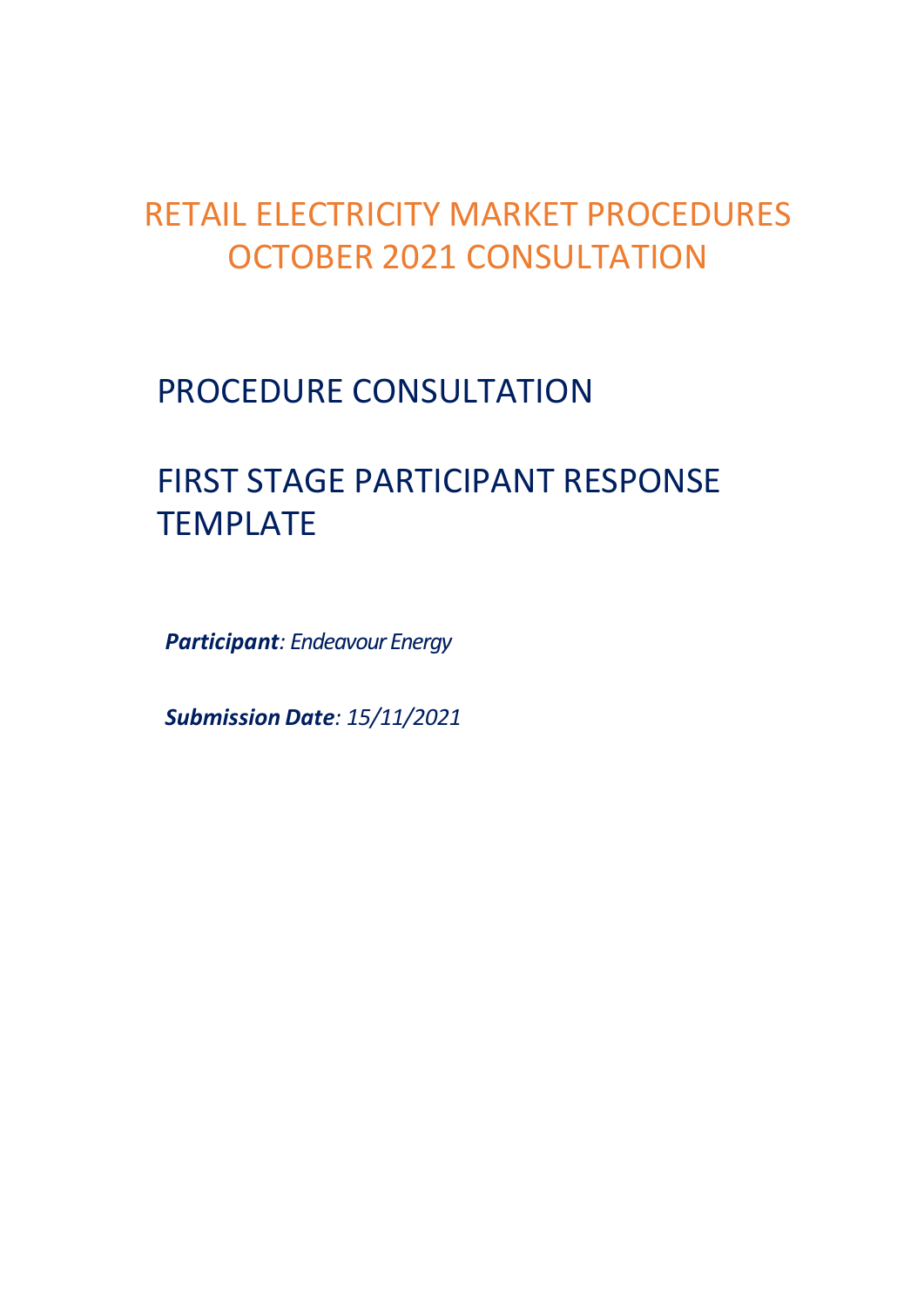#### Table of Contents

| 1.  |                                                                                                   |
|-----|---------------------------------------------------------------------------------------------------|
| 2.  |                                                                                                   |
| 3.  |                                                                                                   |
| 4.  |                                                                                                   |
| 5.  |                                                                                                   |
| 6.  |                                                                                                   |
| 7.  |                                                                                                   |
| 8.  |                                                                                                   |
| 9.  |                                                                                                   |
| 10. | MSATS Procedures: Procedure for the Management of Wholesale, Interconnector, Generator and Sample |
| 11. | Metrology Procedure: Part B - National Electricity Market (Metrology Procedure: Part B) 12        |
| 12. |                                                                                                   |
| 13. |                                                                                                   |
| 14. | Retail Electricity Market Procedures - Glossary and Framework (Glossary/Framework) 13             |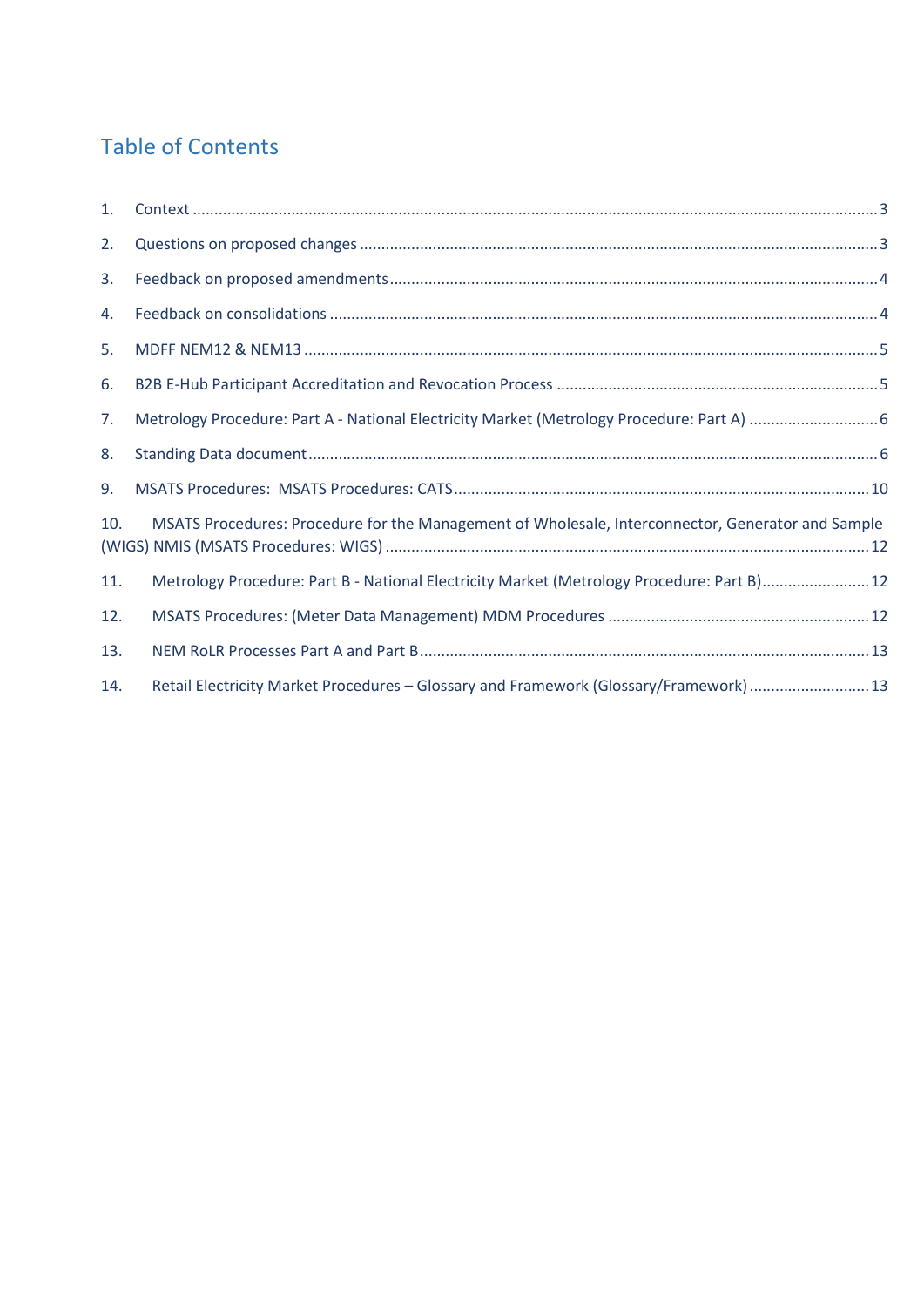#### 1. Context

This template is to assist stakeholders in giving feedback about the changes detailed in the initial draft procedures associated with the Retail Electricity Market Procedures October 2021 consultation.

The changes being proposed are because of NER rule changes which have occurred requiring changes to AEMO's Retail Electricity Market Procedures and the following proposed changes by proponents and AEMO to implement recommended process improvements.

| <b>Heading</b>                                                                                                      | <b>Participant Comments</b>                                                                                                                                                                                                                                                                                                                                                                                        |
|---------------------------------------------------------------------------------------------------------------------|--------------------------------------------------------------------------------------------------------------------------------------------------------------------------------------------------------------------------------------------------------------------------------------------------------------------------------------------------------------------------------------------------------------------|
| What are the main challenges in<br>adopting these proposed<br>changes? How should these<br>challenges be addressed? | We note that this change will require a schema change along with major system and process changes. We<br>also understand that for most market participants this change is mandatory in order to comply with the new<br>proposed obligations.                                                                                                                                                                       |
|                                                                                                                     | However AEMO is proposing that market trial starts 28/03/2022, which is four weeks prior to the 1 May<br>2022 go-live date. We believe that this can be challenging for the size of this change and can introduce risk<br>of issues not identified or fixed prior to go live. In addition, we have a major internal project with strict<br>timelines and resourcing requirements which will add to this challenge. |
|                                                                                                                     | We also note that to date we have not received written commitment from AEMO on when the final version<br>of the new schema definition will be released.                                                                                                                                                                                                                                                            |
|                                                                                                                     | We suggest that AEMO commits to releasing the final version of the new schema definition by the end of<br>November 2021 and considers providing at least 12 weeks for the market trial.                                                                                                                                                                                                                            |

#### 2. Questions on proposed changes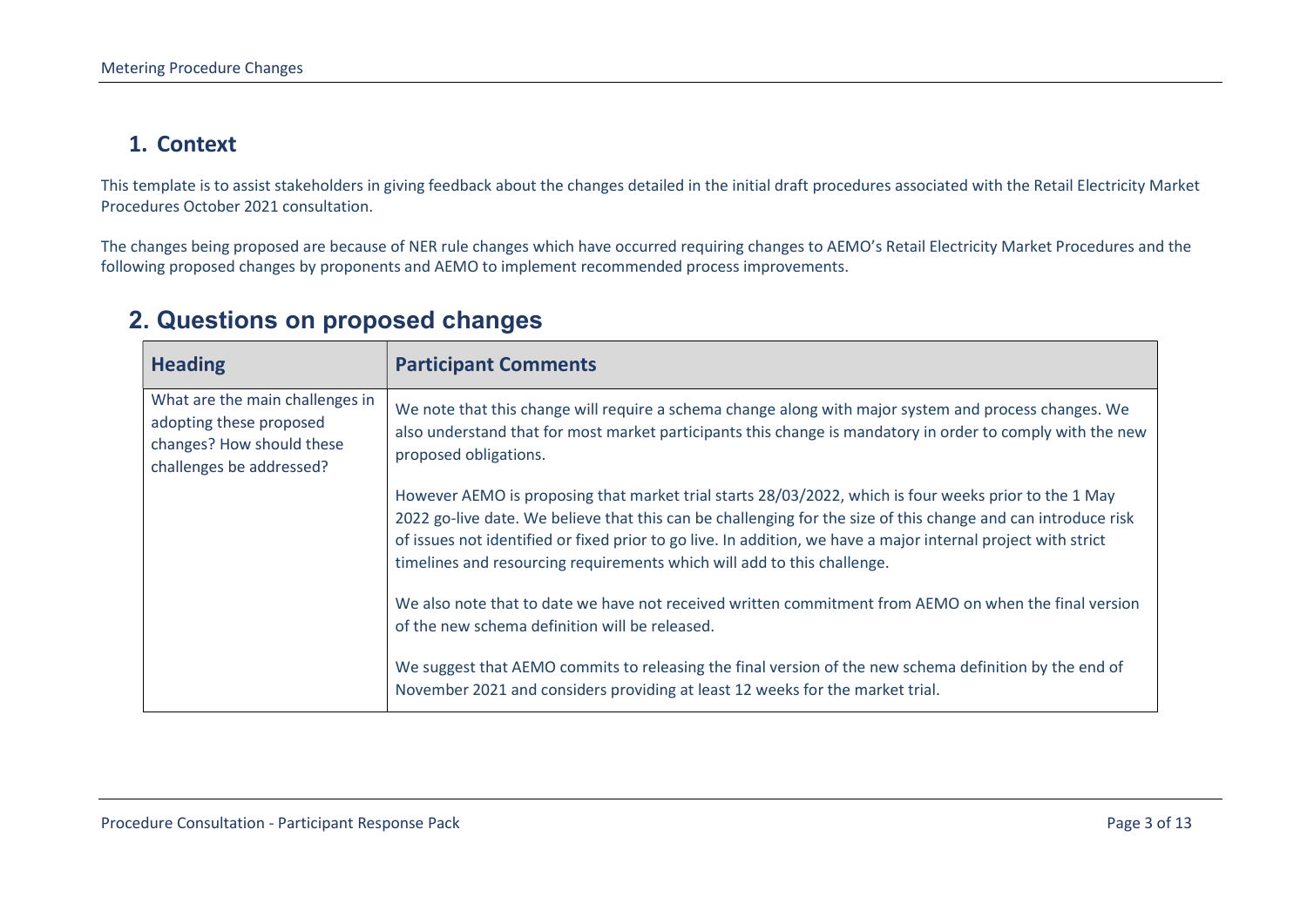### 3. Feedback on proposed amendments

Document **Participant Comments** 

#### 4. Feedback on consolidations

| <b>Document</b>              | <b>Clause</b>                                  | <b>Participant Comments</b>                                                                                                                                                                                                                                                                                                                           |
|------------------------------|------------------------------------------------|-------------------------------------------------------------------------------------------------------------------------------------------------------------------------------------------------------------------------------------------------------------------------------------------------------------------------------------------------------|
| <b>CATS</b>                  | Table 4-D (NMI<br><b>Classification Codes)</b> | The changes introduced by ICF_031 and finalised in version 4.94 of the CATS<br>Procedure is not captured in this draft. For completeness, we suggest that this<br>change be included in version 5.1.                                                                                                                                                  |
| <b>Metrology Part A</b>      | <b>Version Release History</b><br>table        | The table still list version 7.3 and 7.31 with an effective date of 14 March 2022.<br>However, AEMO published a final notice on 28/06/2021, after a consultation, to<br>move the effective date to 1 May 2022. To avoid confusion, we suggest that this<br>table be updated to show that version 7.3 and 7.31 has an effective date of 1<br>May 2022. |
| NMI Procedures (version 7.0) | <b>Appendix E</b>                              | Table 5 should be labelled as '1 <sup>st</sup> October 2021 to 30 <sup>th</sup> April 2022'<br>Table 6 should be labelled as 'From 1 May 2022'                                                                                                                                                                                                        |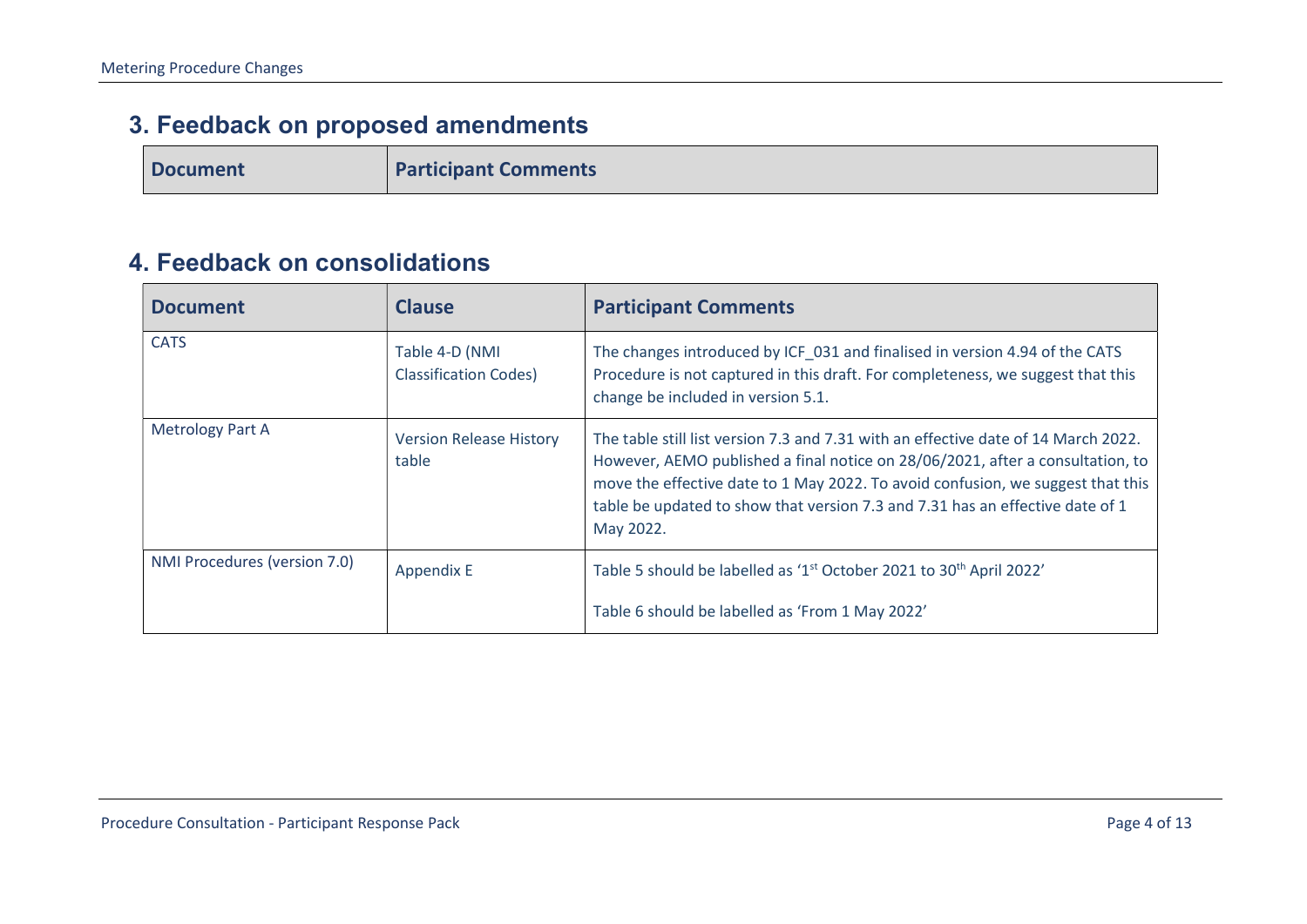#### 5. MDFF NEM12 & NEM13

| <b>Section</b> | <b>Description</b>       | <b>Participant Comments</b>                                                                                                                                                                                                                                                                                                                                                     |
|----------------|--------------------------|---------------------------------------------------------------------------------------------------------------------------------------------------------------------------------------------------------------------------------------------------------------------------------------------------------------------------------------------------------------------------------|
| 3.3.1.b        | Spaces, nulls and commas | Grammatical: suggest the full stop at the start of the sentence be removed                                                                                                                                                                                                                                                                                                      |
| Appendix       | <b>Reason Codes</b>      | Reason Code 0:                                                                                                                                                                                                                                                                                                                                                                  |
|                |                          | The example provided is 'system issues which prevent delivery of market data'.<br>We believe that this is a an unhelpful example because if delivery of market<br>data is the issue then communicating the reason code would also be an issue.<br>We suggest that a more realistic example be provided, such as:<br>System issues which prevent the collection of metering data |

#### 6. B2B E-Hub Participant Accreditation and Revocation Process

| Section Description | <b>Participant Comments</b> |
|---------------------|-----------------------------|
|                     |                             |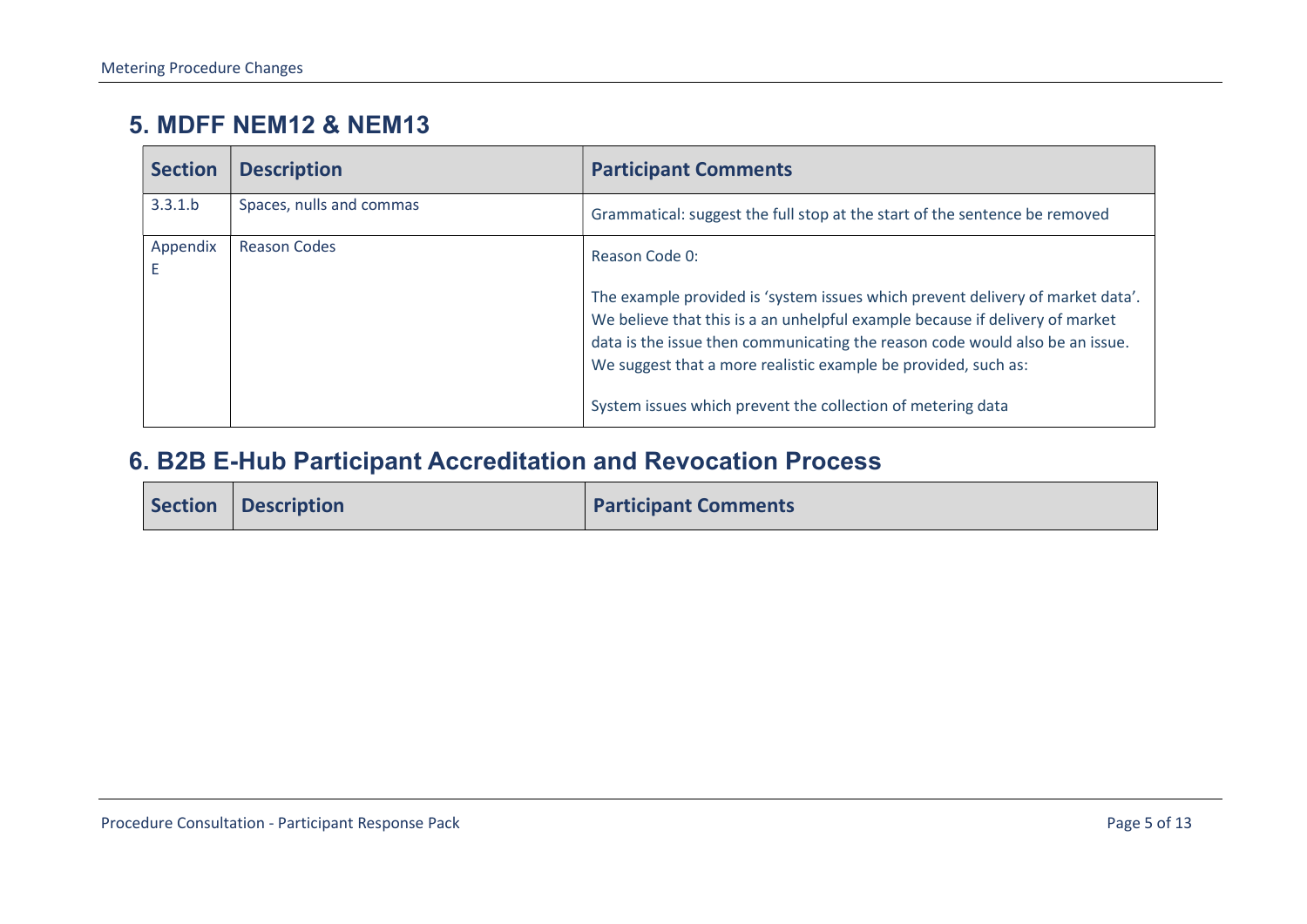#### 7. Metrology Procedure: Part A - National Electricity Market (Metrology Procedure: Part A)

|  | Section   Description | <b>Participant Comments</b> |
|--|-----------------------|-----------------------------|
|--|-----------------------|-----------------------------|

#### 8. Standing Data document

| <b>Section</b> | <b>Description</b>                             | <b>Participant Comments</b>                                                                                                                                                                                                                                                                                     |
|----------------|------------------------------------------------|-----------------------------------------------------------------------------------------------------------------------------------------------------------------------------------------------------------------------------------------------------------------------------------------------------------------|
|                | <b>Version Release History</b>                 | We note that an entry for version 4.6 is missing. For completeness we suggest<br>that this be included in this table                                                                                                                                                                                            |
| Table 4        | CATS_Meter_Register-Browser Cross<br>Reference | <b>GPS Coordinates - Latitude:</b>                                                                                                                                                                                                                                                                              |
|                |                                                | We note that this value is likely to be a negative value, however the aseXML<br>Data Type suggests that the minimum value is 0. Could you please confirm if a<br>negative value can be provided with the proposed definition and if not then<br>could this be updated so that a negative value can be provided? |
| Table 12       | CATS_NMI_DATA - Field Definitions              | ConnectionConfiguration field:                                                                                                                                                                                                                                                                                  |
|                |                                                | The information in this field can change even when the NMI is active. For<br>example, the customer may upgrade from single phase to three phase.<br>Therefore, for completeness we suggest that the last sentence be replaced<br>with:                                                                          |
|                |                                                | Information may be subject to change during the NMI lifecycle                                                                                                                                                                                                                                                   |
| Table 14       | CATS NMI Data                                  | The examples provided has both the ChildEmbeddedNetworkIdentifier and<br>ParentEmbeddedNetworkIdentifier populated with the same value for the one                                                                                                                                                              |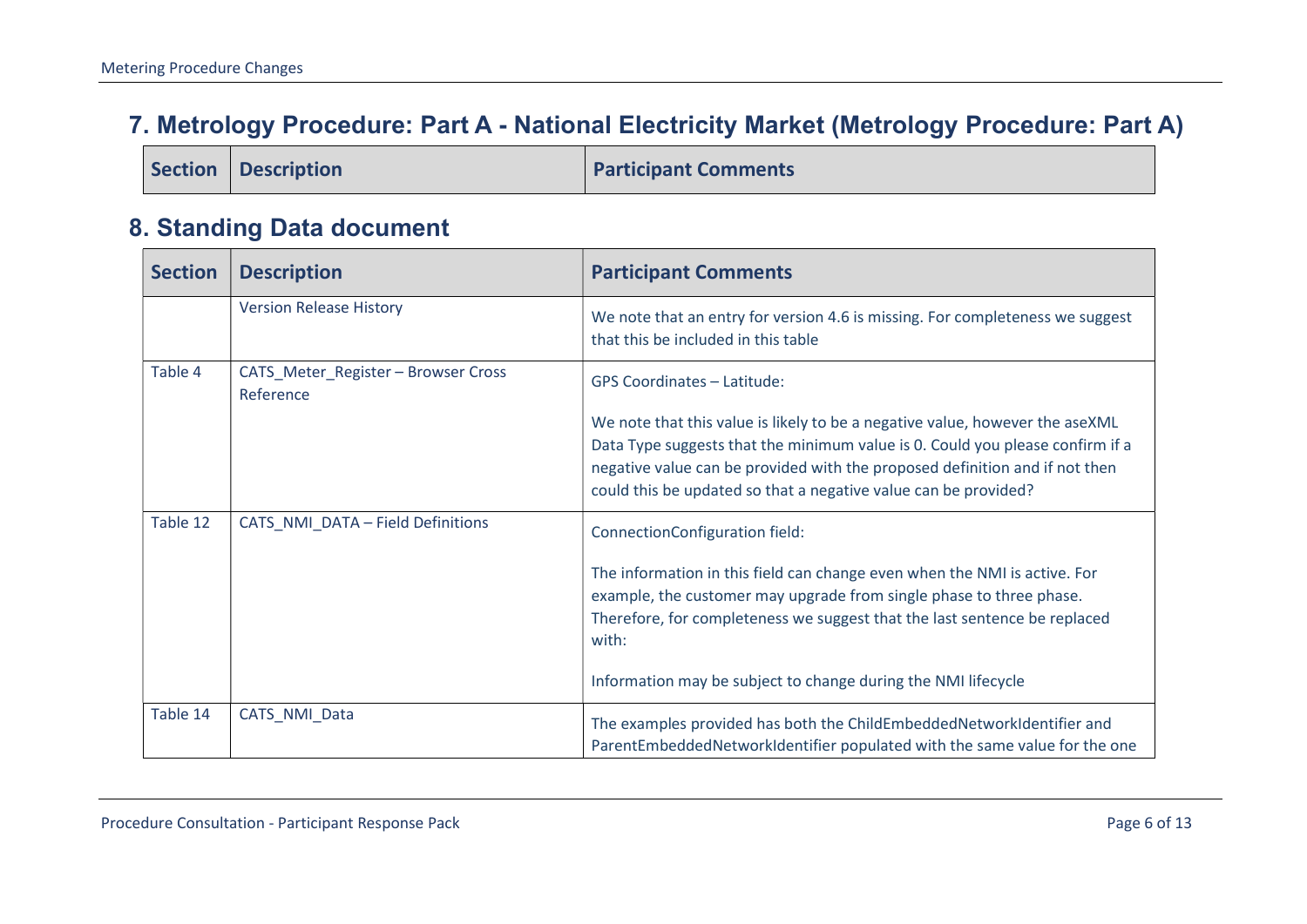| <b>Section</b> | <b>Description</b>                           | <b>Participant Comments</b>                                                                                                                                                                                                                                                                                                                                                                                                                                                                                                                                                         |
|----------------|----------------------------------------------|-------------------------------------------------------------------------------------------------------------------------------------------------------------------------------------------------------------------------------------------------------------------------------------------------------------------------------------------------------------------------------------------------------------------------------------------------------------------------------------------------------------------------------------------------------------------------------------|
|                |                                              | NMI. We understand that usually only one of these fields should only be<br>populated, and if both were to be populated (because it is an embedded<br>network within an embedded network) then they should have different values.                                                                                                                                                                                                                                                                                                                                                    |
|                |                                              | If our understanding is correct then we suggest that the examples be updated<br>to avoid confusion.                                                                                                                                                                                                                                                                                                                                                                                                                                                                                 |
| Table 17       | CATS_NMI_Data_Stream - Example               | We understand that table 17 is meant to provide examples of datastream<br>records, however the examples provided are NMI Data records.                                                                                                                                                                                                                                                                                                                                                                                                                                              |
|                |                                              | We suggest that this be corrected to avoid confusion.                                                                                                                                                                                                                                                                                                                                                                                                                                                                                                                               |
| Table 18       | CATS_REGISTER_IDENTIFIER - Field Definitions | NMI field:                                                                                                                                                                                                                                                                                                                                                                                                                                                                                                                                                                          |
|                |                                              | The NMI field has the LNSP as the 'Party to provide'. As this is the Register<br>Identifier table we believe it is more correct to have the MPB nominated as the<br>'Party to provide'.                                                                                                                                                                                                                                                                                                                                                                                             |
| Table 18       | CATS_REGISTER_IDENTIFIER - Field Definitions | ControlledLoad field:                                                                                                                                                                                                                                                                                                                                                                                                                                                                                                                                                               |
|                |                                              | We note that this field has changed from a free text field to an enumerated<br>field, with the allowable values defined in table 30. However, the description of<br>this field still suggests a value for a particular scenario - not only is this<br>redundant but it may also cause confusion because values are not exactly the<br>same (one is all uppercase, while the other is mixed upper and lowercase).<br>In addition, we understand that retailers are starting to offer some innovative<br>tariffs that includes the retailer controlling the customer's load. To avoid |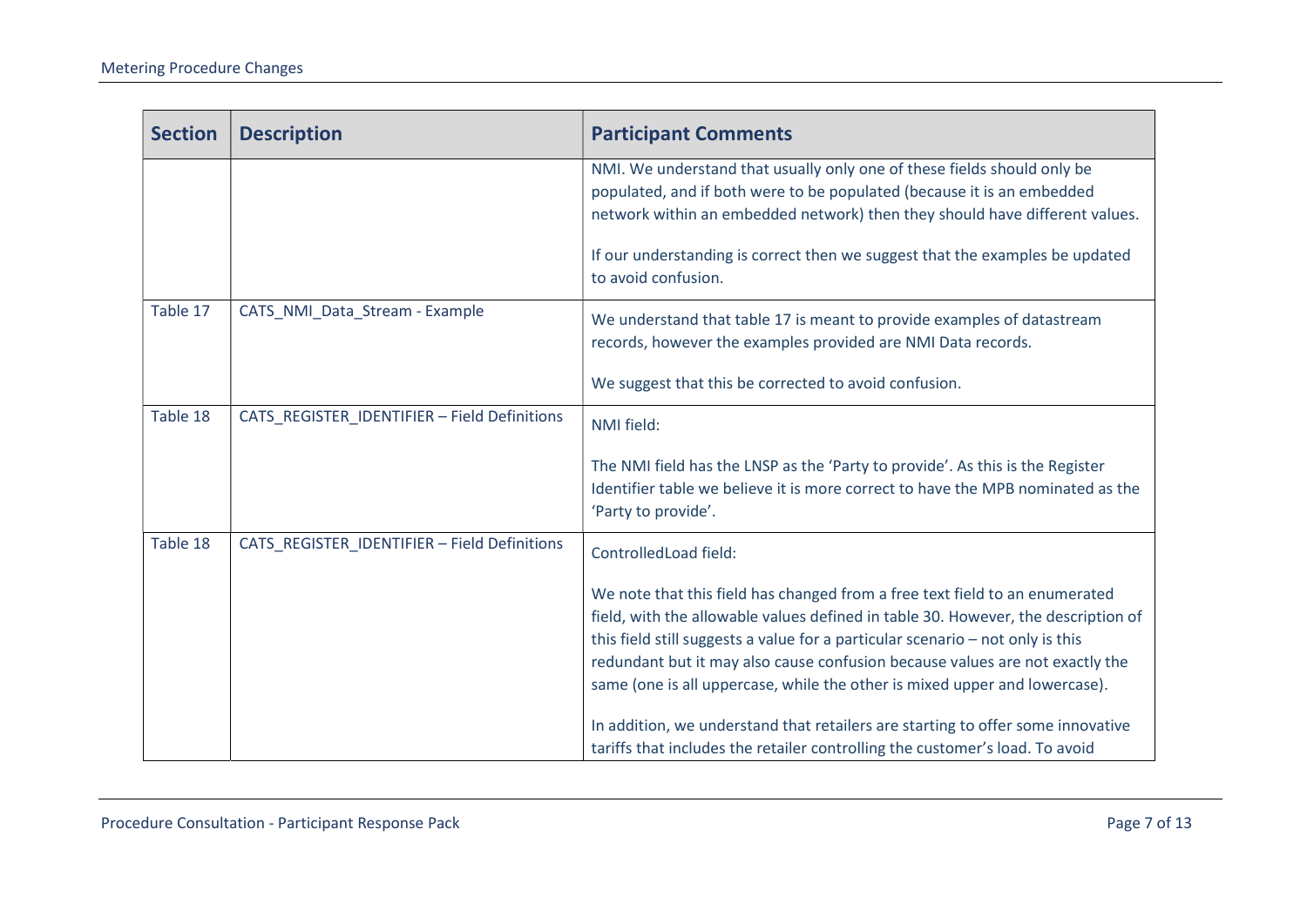| <b>Section</b> | <b>Description</b>                 | <b>Participant Comments</b>                                                                                                                                                                                                                                                                                                                                                                                          |
|----------------|------------------------------------|----------------------------------------------------------------------------------------------------------------------------------------------------------------------------------------------------------------------------------------------------------------------------------------------------------------------------------------------------------------------------------------------------------------------|
|                |                                    | confusion with the original intent of this term, we suggest to clarify that this<br>field is in reference to a controlled load that is managed by the network.                                                                                                                                                                                                                                                       |
|                |                                    | We suggest that the description of this field be updated to:                                                                                                                                                                                                                                                                                                                                                         |
|                |                                    | Indicates whether the energy recorded by this register is associated with a<br>network Controlled Load regime. It must correspond to a valid in the Controlled<br>Load Codes reference table listed in section 11.                                                                                                                                                                                                   |
| Table 20       | CATS_Register_Identifier - Example | TimeOfDay field:                                                                                                                                                                                                                                                                                                                                                                                                     |
|                |                                    | The allowable value for the Time of Day field for an interval meter is INTERVAL.<br>For the avoidance of confusion we suggest that the example be updated to<br>align with the intent of the document.                                                                                                                                                                                                               |
| Table 20       | CATS_Register_Identifier - Example | ControlledLoad field:                                                                                                                                                                                                                                                                                                                                                                                                |
|                |                                    | The allowable value for the Time of Day field is NO, YES or EXT. For the<br>avoidance of confusion we suggest that the example be updated to align with<br>the intent of the document.                                                                                                                                                                                                                               |
| Table 30       | <b>Valid Controlled Load Codes</b> | We understand that the intent is for the YES value to represent a controlled<br>load register that is switched internally within a meter, while the EXT value<br>represents a controlled load register that is switched externally from the meter.<br>However, the current definition does not clearly make this distinct and it could<br>be interpreted that YES could be used for both when the controlled load is |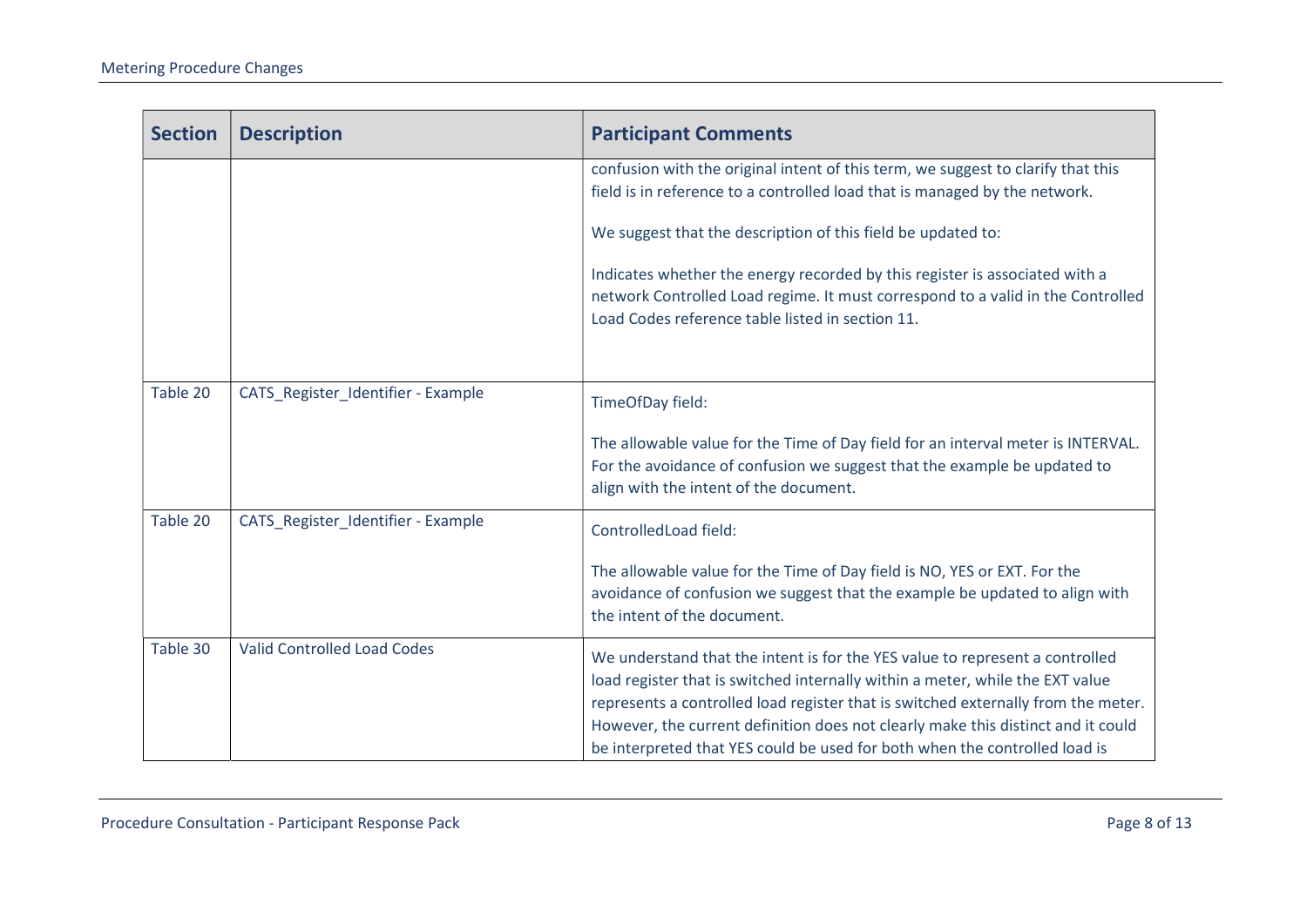| <b>Section</b> | <b>Description</b>                                        | <b>Participant Comments</b>                                                                                                                                                                                                                                                                                                          |
|----------------|-----------------------------------------------------------|--------------------------------------------------------------------------------------------------------------------------------------------------------------------------------------------------------------------------------------------------------------------------------------------------------------------------------------|
|                |                                                           | internally within a meter and switched externally from the meter. Such an<br>interpretation would make the information unreliable and cause confusion.                                                                                                                                                                               |
|                |                                                           | In addition, we understand that retailers are starting to offer some innovative<br>tariffs that includes the retailer controlling the customer's load. To avoid<br>confusion with the original intent of this term, we suggest to clarify that these<br>values are in reference to a controlled load that is managed by the network. |
|                |                                                           | We suggest that the definition be updated to:                                                                                                                                                                                                                                                                                        |
|                |                                                           | NO: the register is not associated with a network controlled load scheme                                                                                                                                                                                                                                                             |
|                |                                                           | YES: the register is associated with a network controlled load scheme and the<br>load is controlled internally within the meter                                                                                                                                                                                                      |
|                |                                                           | EXT: the register is associated with a network controlled load scheme and the<br>load is controlled externally from the meter                                                                                                                                                                                                        |
| 12             | USE OF NMI SUFFIX TO POPULATE<br>CATS_REGISTER_IDENTIFIER | We understand that datastreams for interval meters must move from net to<br>register, and that from 01/10/2021 net datastreams are not allowed to be<br>created and there is a transitional period for moving existing net datastreams to<br>register datastreams.                                                                   |
|                |                                                           | However this section still describes net datasteam as it is the preferred<br>approach. For example it states:                                                                                                                                                                                                                        |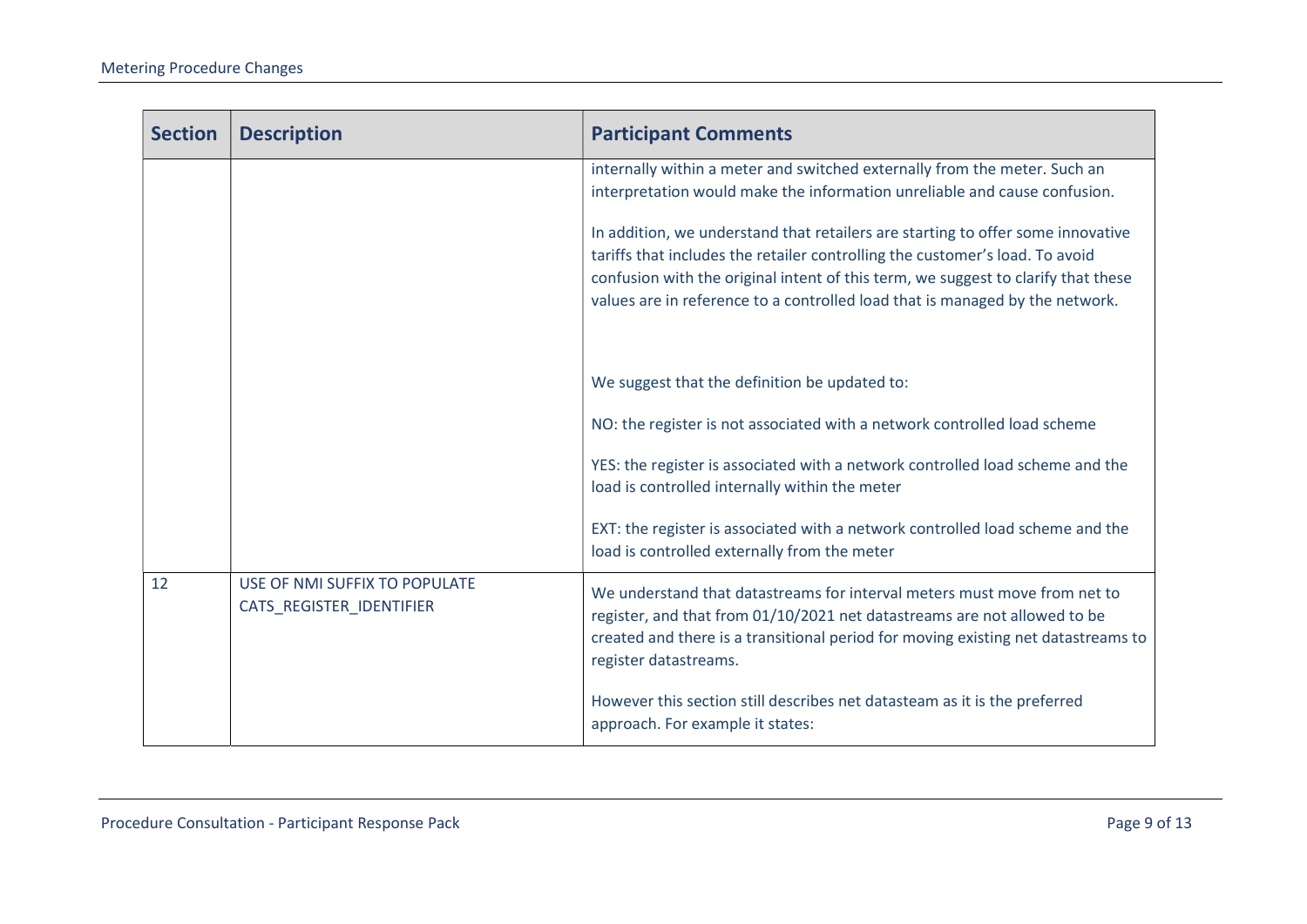| <b>Section</b> | <b>Description</b> | <b>Participant Comments</b>                                                                                                                                                                                                                                                                 |
|----------------|--------------------|---------------------------------------------------------------------------------------------------------------------------------------------------------------------------------------------------------------------------------------------------------------------------------------------|
|                |                    | 'For settlements purposes this data must be 'NET' [Export from network, less<br>import to network] and will be 'Nx' for an interval Datastream '                                                                                                                                            |
|                |                    | 'For settlements purposes, Interval Meter Datastreams will be the NET suffix<br>(format Nx) '                                                                                                                                                                                               |
|                |                    | For the avoidance of confusion, we suggest that this section be reviewed and<br>updated to describe the preferred approach of having register datastream and<br>maybe with a note that existing net datastreams may continue to exist until<br>they are replaced with register datastreams. |

#### 9. MSATS Procedures: MSATS Procedures: CATS

| <b>Section</b> | <b>Description</b>              | <b>Participant Comments</b>                                                                                                                                                                                                                                                                                                                                                                                                                                                                                                                                                                                        |
|----------------|---------------------------------|--------------------------------------------------------------------------------------------------------------------------------------------------------------------------------------------------------------------------------------------------------------------------------------------------------------------------------------------------------------------------------------------------------------------------------------------------------------------------------------------------------------------------------------------------------------------------------------------------------------------|
| Table 4-D      | <b>NMI Classification Codes</b> | <b>Description for NREG:</b><br>We understand that the intent of the updated description for NREG is to clarify<br>that NREG should only be applicable for a NMI where the primary purpose of<br>the connection point is for a generating unit only (that is, the connection point<br>has no load, except for auxiliary loads for the generating unit). We note that<br>AEMO has tried to convey this by inserting the word 'stand-alone', however this<br>has caused confusion because this term is commonly used in the industry to<br>mean a back up generator that is not connected to the network. We suggest |
|                |                                 | that the word 'stand-alone' not be used in this description.                                                                                                                                                                                                                                                                                                                                                                                                                                                                                                                                                       |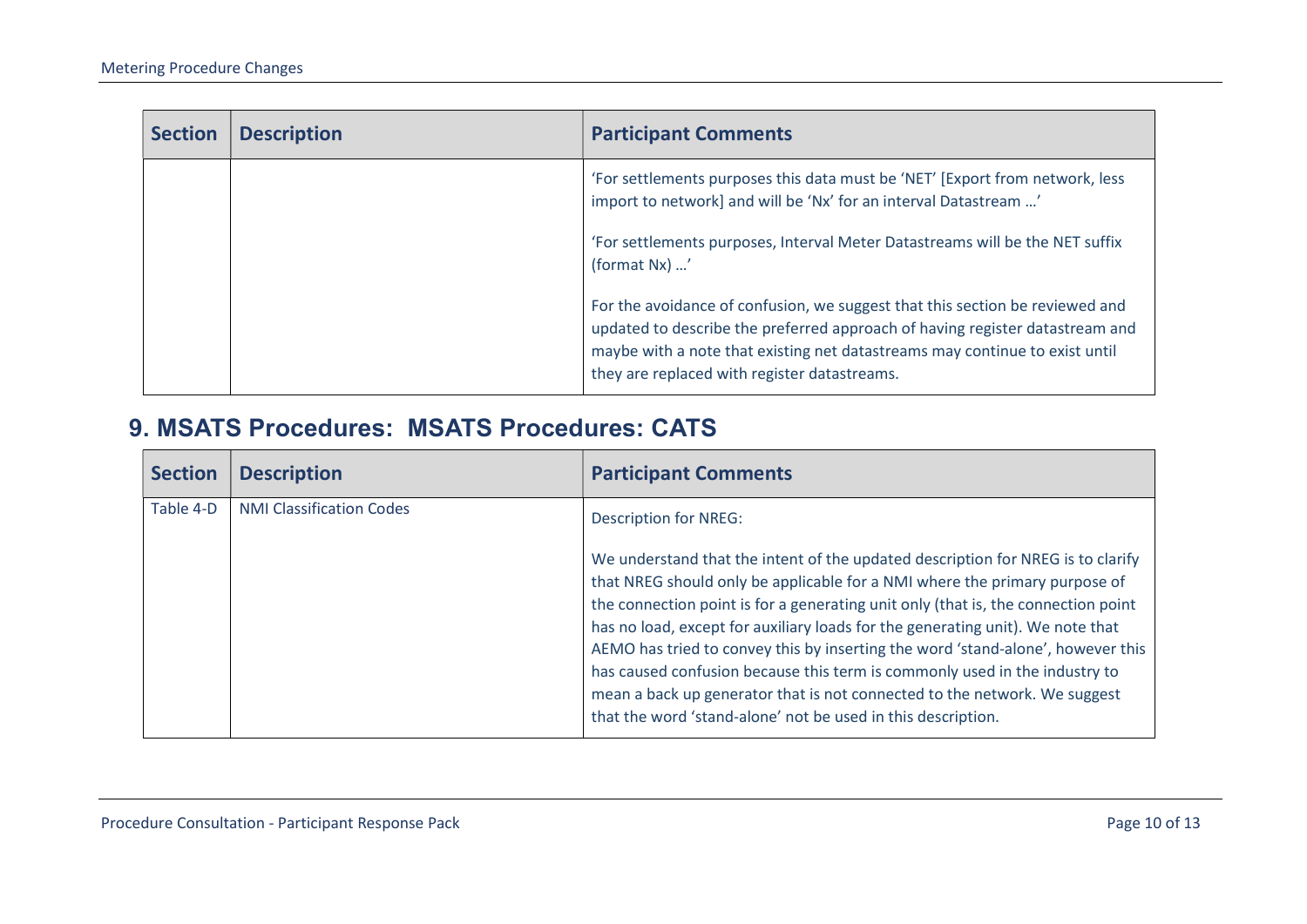| <b>Section</b> | <b>Description</b>                      | <b>Participant Comments</b>                                                                                                                                                                                                                                                                      |
|----------------|-----------------------------------------|--------------------------------------------------------------------------------------------------------------------------------------------------------------------------------------------------------------------------------------------------------------------------------------------------|
|                |                                         | We support descriptions that are concise and unambiguous, and where<br>possible described in simple plain English - we note that the second bullet point<br>has been updated to become the opposite of this which we believe will be open<br>to interpretation and ultimately lead to confusion. |
|                |                                         | We therefore suggest that the description be updated to:                                                                                                                                                                                                                                         |
|                |                                         | Connection point where:                                                                                                                                                                                                                                                                          |
|                |                                         | • the embedded generating unit is classified by a Market Small Generation<br>Aggregator as a market generating unit; or                                                                                                                                                                          |
|                |                                         | • the primary purpose is for a generating unit only and has no load (except for<br>auxiliary loads for the generating unit)                                                                                                                                                                      |
| 9.1.4.e        | LNSP Requirements (for CR2000 & CR2001) | The following data fields are bundled with the unstructured address table when<br>they should be part of the structured address:                                                                                                                                                                 |
|                |                                         | GNAF PID, Section Number, DP Number and House Number To                                                                                                                                                                                                                                          |
|                |                                         | We suggest that this be corrected.                                                                                                                                                                                                                                                               |
| 10.1.4.c       | MPB Requirements (for CR3000 & CR3001)  | We note that 'GPS Coordinates - Latitude' and 'GPS Coordinates - Longitude'<br>are defined as 'Not Used for NMIS for Type 7 and NCONUML' in the Standing<br>Data for MSATS. However, these fields are defined as mandatory for all CR3000<br>& CR3001 in the CATS Procedure.                     |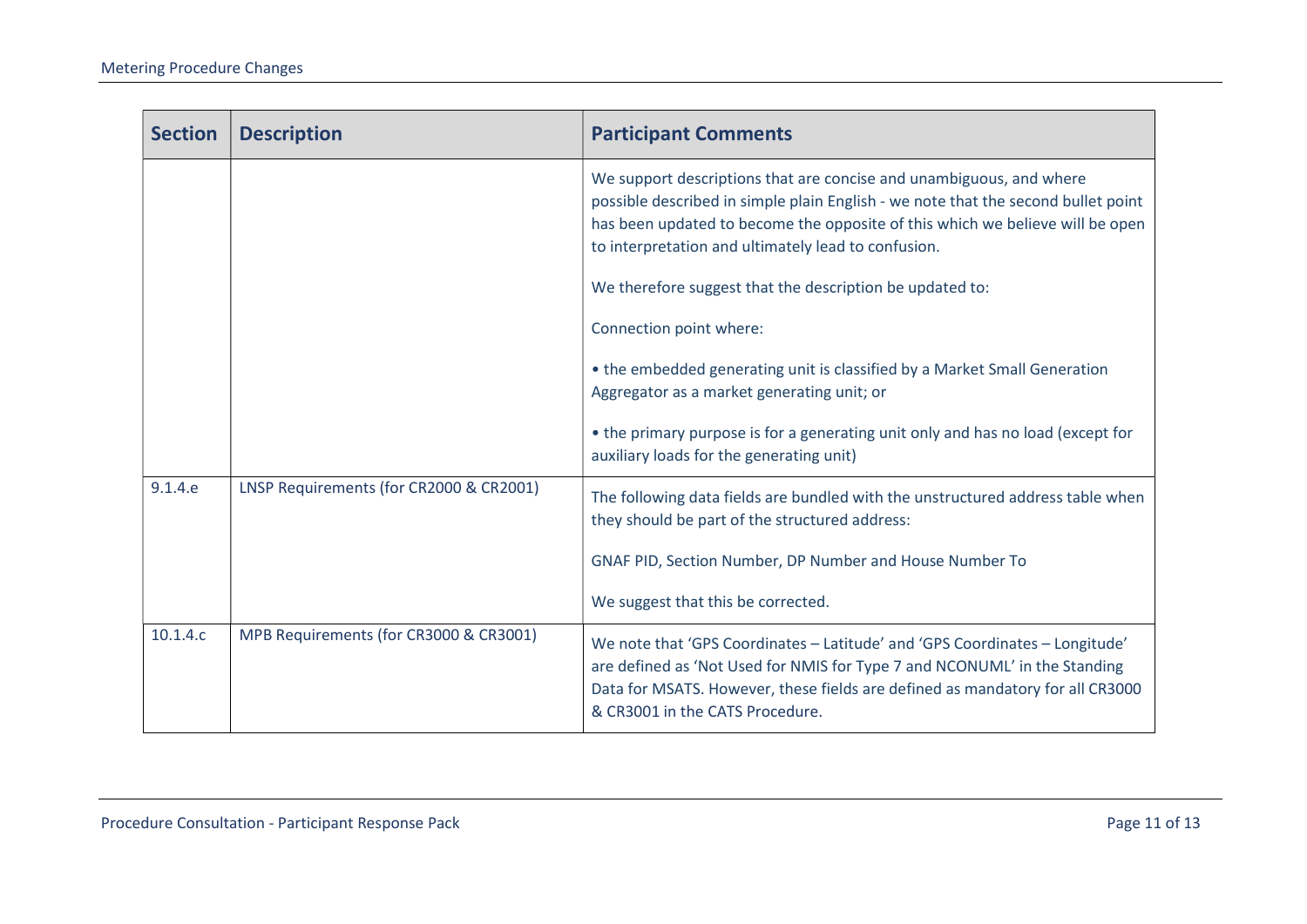| Section | <b>Description</b> | <b>Participant Comments</b>                                                                                            |
|---------|--------------------|------------------------------------------------------------------------------------------------------------------------|
|         |                    | We suggest that the CATS Procedure be updated to align with the intent as<br>described in the Standing Data for MSATS. |

#### 10. MSATS Procedures: Procedure for the Management of Wholesale, Interconnector, Generator and Sample (WIGS) NMIS (MSATS Procedures: WIGS)

|  | Section   Description | <b>Participant Comments</b> |
|--|-----------------------|-----------------------------|
|--|-----------------------|-----------------------------|

#### 11. Metrology Procedure: Part B - National Electricity Market (Metrology Procedure: Part B)

|  | Section   Description | <b>Participant Comments</b> |
|--|-----------------------|-----------------------------|
|--|-----------------------|-----------------------------|

#### 12. MSATS Procedures: (Meter Data Management) MDM Procedures

| <b>Section</b> | <b>Description</b>          | <b>Participant Comments</b>                                                                            |
|----------------|-----------------------------|--------------------------------------------------------------------------------------------------------|
|                | Title Page   Effective Date | Suggest that the effective date be updated to 1 May 2022, as per the intention<br>of this consultation |